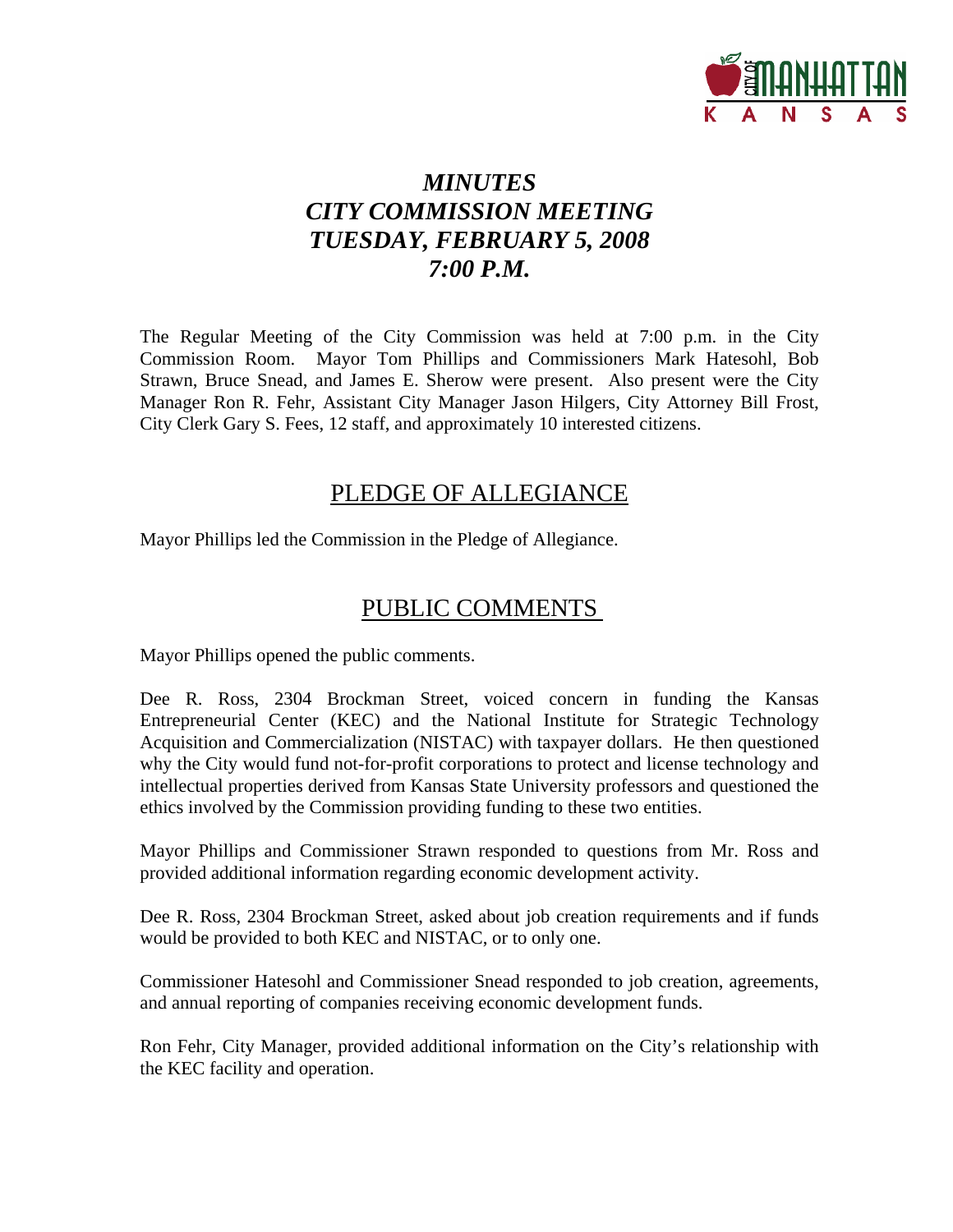**Minutes** City Commission Meeting February 5, 2008 Page 2

## PUBLIC COMMENTS *(CONTINUED)*

Stan Hoerman, 2021 Bluehills Road, informed the Commission that he lives across from Flint Hills Place and voiced concerns for safety and noise issues of the neighborhood. He asked the Commission to instruct the Riley County Police Department to keep a better eye on the area, to enforce the laws, and to give tickets to offenders.

Mayor Phillips stated that he would contact Police Chief Brad Schoen about his concerns.

Commissioner Snead informed Mr. Hoerman that he appreciated the concerns expressed and said this is a law enforcement matter that could be addressed most effectively with the Riley County Law Board. He then provided an update on the Housing Authority and Flint Hills Place.

Commissioner Sherow stated that he would be serving on the Manhattan Housing Authority Board of Commissioners and would be keeping Mr. Hoerman's concerns in mind while serving of the Board.

Hearing no other comments, Mayor Phillips closed the public comments.

## COMMISSIONER COMMENTS

There were no Commissioner comments.

## CONSENT AGENDA

(\* denotes those items discussed)

#### **MINUTES**

The Commission approved the minutes of the Special City Commission Meeting held Tuesday, January 22, 2008.

#### **CLAIMS REGISTER NOs. 2569 and 2570**

The Commission approved Claims Register Nos. 2569 and 2570 authorizing and approving the payment of claims from January 16, 2008, to January 29, 2008, in the amounts of \$2,122,695.86 and 3,208,913.38, respectively.

#### **LICENSES – TREE MAINTENANCE**

The Commission approved a Tree Maintenance license for calendar year 2008 for Allscapes, 608 Pottawatomie Avenue; Hummel Tree, 601 Pottawatomie Avenue; and Urban Woods Tree Service, 732 Dogwood Lane, Blue Rapids, Kansas.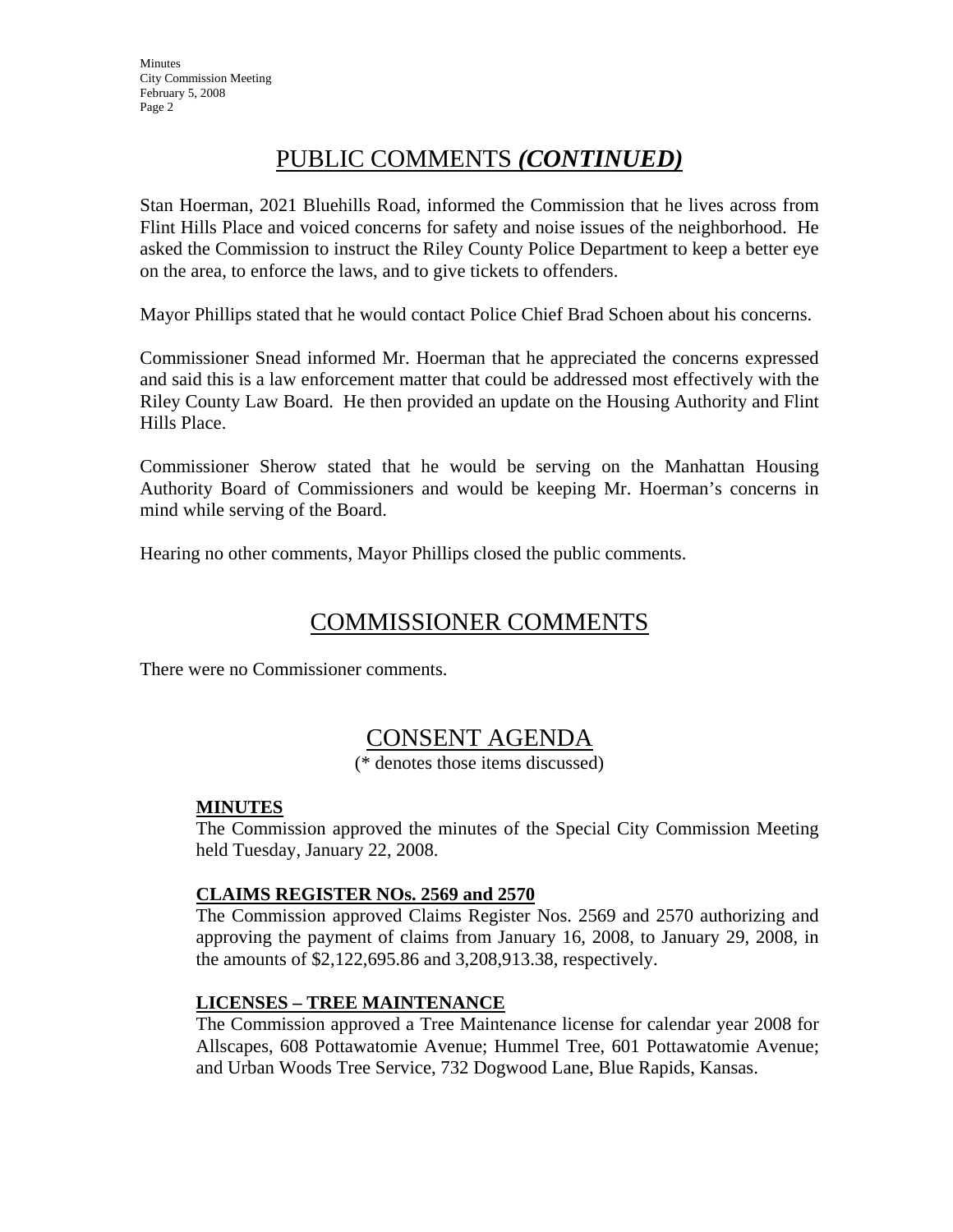## CONSENT AGENDA (*CONTINUED*)

#### **\* FINAL PLAT – MANHATTAN MARKETPLACE SHOPS, UNIT ONE, PLANNED UNIT DEVELOPMENT (PUD)**

Commissioner Sherow stated the design guideline standards that are established should be upheld and it is very important to uphold these standards in the south project area.

The Commission accepted the easements and rights-of-way, as shown on the Final Plat of Manhattan Marketplace Shops, Unit One, Planned Unit Development, generally located north of Leavenworth Street, west of Tuttle Creek Boulevard, south of Moro Street and east of North  $4<sup>th</sup>$  Street, based on conformance with the Manhattan Urban Area Subdivision Regulations.

### **ORDINANCE NO. 6684 – SECOND AMENDMENT – KDHE LOAN AGREEMENT – WASTEWATER TREATMENT PLANT EXPANSION AND UPGRADE PROJECT (SP0705)**

The Commission approved Ordinance No. 6684 authorizing the execution of a second amendment to the loan agreement between the City of Manhattan and the State of Kansas, acting by and through the Kansas Department of Health and Environment, for the purpose of increasing the loan amount from the Kansas Water Pollution Control Revolving Loan Fund in the additional amount of \$610,639.00, to fully fund the engineering phase of the Wastewater Treatment Plant Expansion and Upgrade Project (SP0705).

#### **ORDINANCE NO. 6685 – KDHE LOAN AGREEMENT – WATER TREATMENT PLANT AND WELLFIELD IMPROVEMENTS PROJECT (WA0611)**

The Commission approved Ordinance No. 6685 authorizing the execution of a loan agreement between the City of Manhattan, Kansas, and the State of Kansas, acting by and through the Kansas Department of Health and Environment for the purpose of obtaining a loan from the Kansas Public Water Supply Loan Fund to fund the Water Treatment Plant and Wellfield Improvements Project (WA0611).

#### **PUBLIC HEARING – LEVY SPECIAL ASSESSMENTS – GENERAL OBLIGATION BOND 2008-A**

Mayor Phillips opened the public hearing.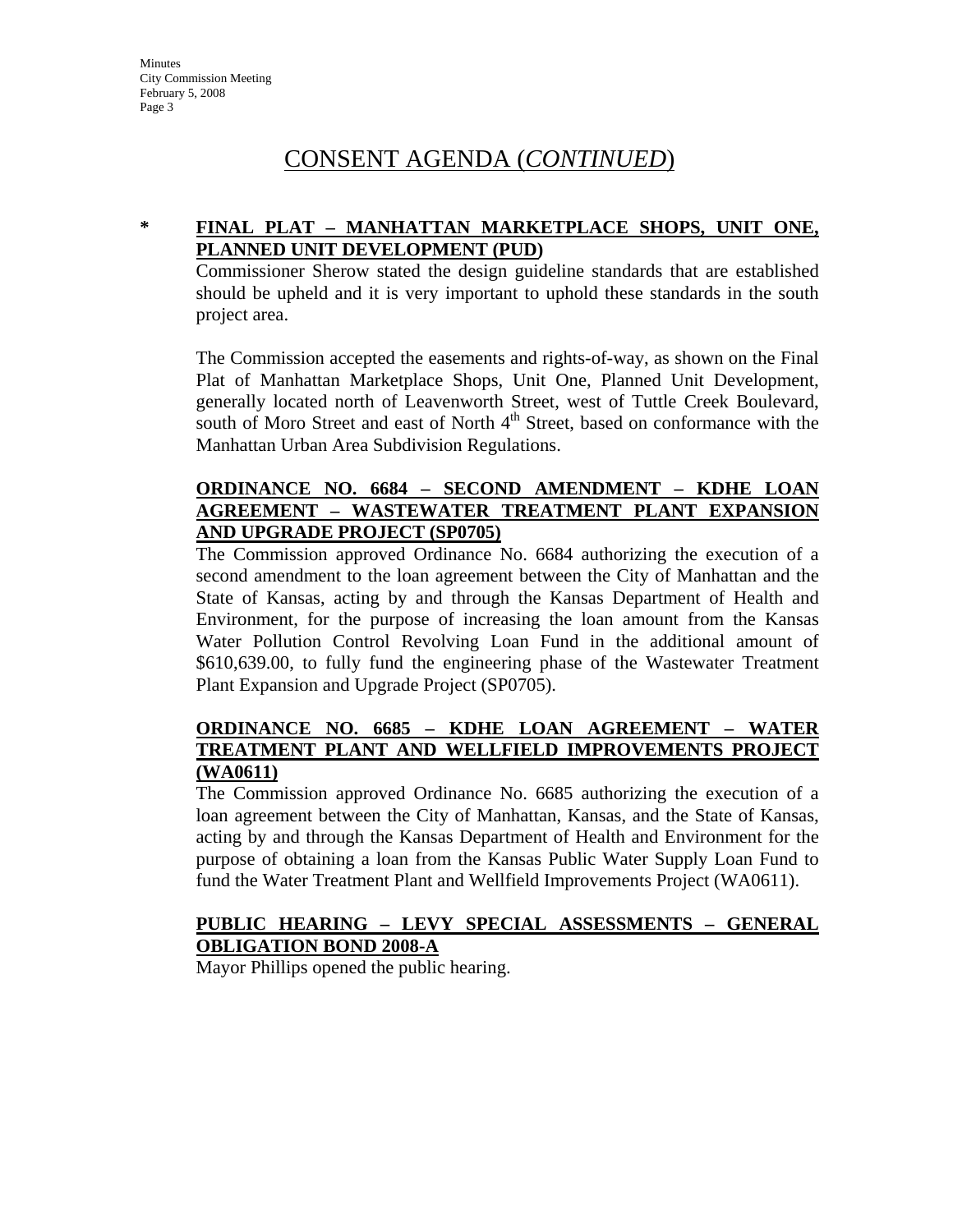## CONSENT AGENDA (*CONTINUED*)

#### **PUBLIC HEARING – LEVY SPECIAL ASSESSMENTS – GENERAL OBLIGATION BOND 2008-A** *(CONTINUED)*

Mark Bachamp, Schultz Development, Inc., requested that Stone Pointe Addition, Unit Two, Sanitary Sewer and Water, be removed from special assessments being levied. He then responded to questions from the Commission and stated that the street project is not completed, making it impossible to market the lots at the present time.

Bill Frost, City Attorney, provided clarification on the petition and statutory process involved with the public improvements that have been made.

Bernie Hayen, Director of Finance, responded to questions from the Commission regarding financing the public infrastructure improvements, associated costs, and the process. He informed the Commission that the City of Manhattan ranks second in the state behind the City of Wichita, Kansas, for using special assessments as a funding mechanism.

Mark Bachamp, Schultz Development, Inc., responded to questions from the Commission and explained the timing of the project and difficulty in selling lots before the project is 100 percent complete.

Bill Frost, City Attorney, provided additional information on the petition process, timing, and financing of the project.

Bernie Hayen, Director of Finance; Ron Fehr, City Manager; and Bill Frost, City Attorney, provided additional information on the petition process and voiced concerns if the decision is made to change the process to accommodate the request.

Mark Bachamp, Schultz Development, Inc., talked about Heritage Square Development and stated that he would work with staff to change the process on the upfront side.

Bill Frost, City Attorney, provided additional clarification on the item and request.

Dee R. Ross, 2304 Brockman Street, voiced concern in showing favoritism to various developers and the different portion of percentages paid for by the City of Manhattan.

Ron Fehr, City Manager, responded to questions regarding benefit districts and participation of public improvements by the City.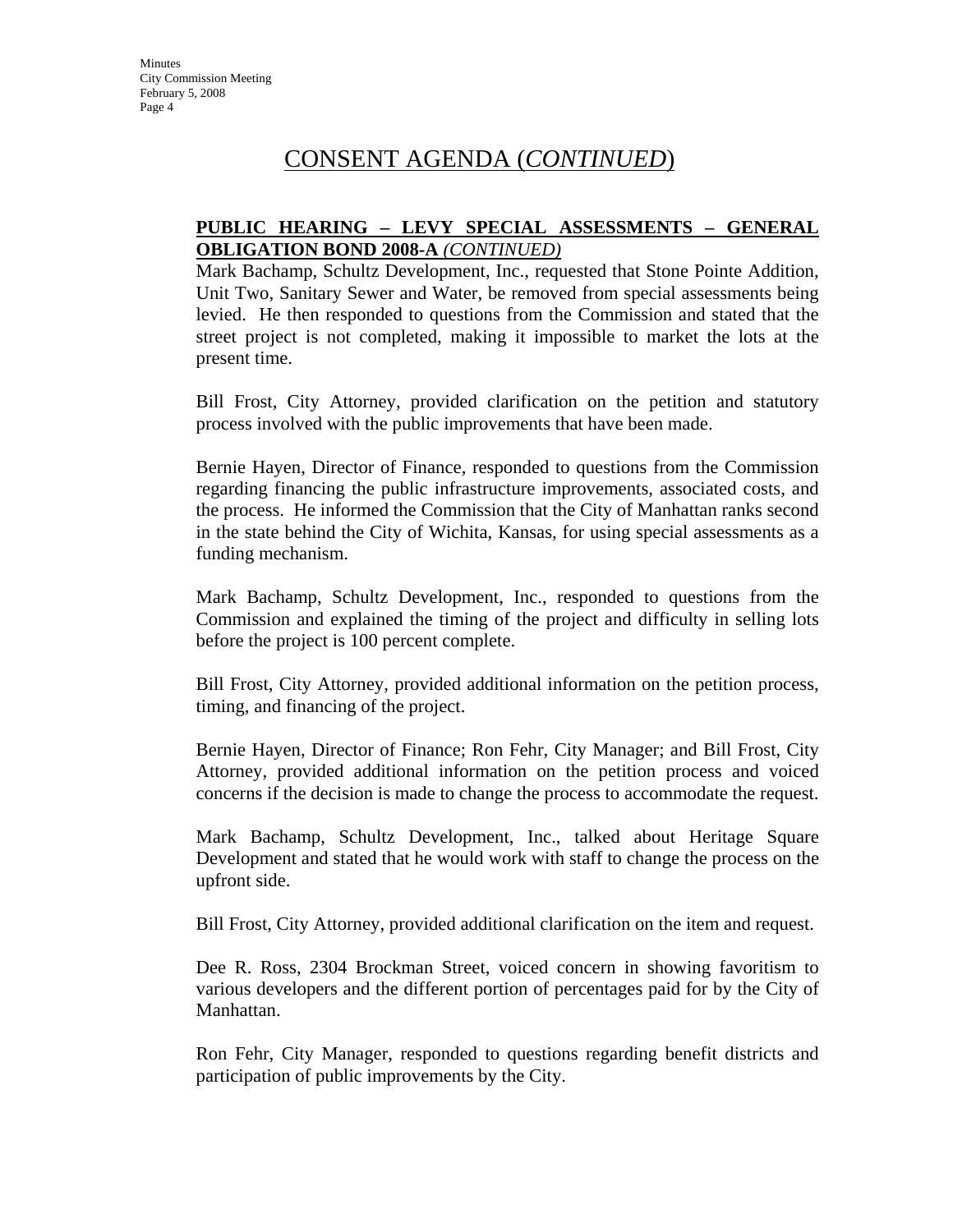## CONSENT AGENDA (*CONTINUED*)

#### **PUBLIC HEARING – LEVY SPECIAL ASSESSMENTS – GENERAL OBLIGATION BOND 2008-A** *(CONTINUED)*

Hearing no other comments, Mayor Phillips closed the public hearing.

#### **FIRST READING – LEVY SPECIAL ASSESSMENTS – GENERAL OBLIGATION BOND 2008-A**

The Commission approved first reading of an ordinance levying special assessments against the benefiting property in the following thirty-nine (39) projects, which have been completed: *Grand Mere Village – Street (ST0528); Stone Pointe Addition, Unit One – Sanitary Sewer (SS0605) and Street (ST0611); Western Hills Addition, Unit Thirteen – Street (ST0604); Kimball Townhomes – Street (ST0622); Daisy Meadow – Sanitary Sewer (SS0620), Street (ST0624), and Water (WA0623); Eureka Addition – Sanitary Sewer (SS0607) and Water (WA0610); Four Winds Village, Block Two – Sanitary Sewer (SS0601), Street (ST0603), and Water (WA0602); Prairie Lakes Addition, Unit Three – Sanitary Sewer (SS0617) and Water (WA0619); Stone Pointe Addition, Unit One, Phase Two – Sanitary Sewer (SS0614), Street (ST0617), and Water (WA0616); Cedar Glen Addition – Stormwater (SM0602), Sanitary Sewer (SS0615), and Water (WA0617); Grand Vista Addition, Unit One – Sanitary Sewer (SS0519), Street (ST0527), and Water (WA0520); Grand Mere Vanesta, Unit Two – Sanitary Sewer (SS0623) and Water (WA0627); Lee Mill Heights Addition, Unit Three – Stormwater (SM0604), Sanitary Sewer (SS0622), Street (ST0626), and Water (WA0625); Miller Ranch Addition, Unit Three, Phase Two – Sanitary Sewer (SS0610) and Water (WA0612); Stone Pointe Addition, Unit Two – Sanitary Sewer (SS0624) and Water (WA0628); Heritage Square – US-24 & Traffic Signals (ST0702); Heritage Square – External Waterline (WA0614); and Heritage Square South – Sanitary Sewer (SS0612), Street (ST0616), and Water (WA0613).* 

#### **AWARD CONTRACT – SHIRLEY LANE DRAINAGE IMPROVEMENTS (SM0705)**

The Commission accepted the Engineer's Estimate in the amount of \$219,459.50; awarded a construction contract to the low bidder, Manhattan Trenching, Inc., of Manhattan, Kansas, in the amount of \$147,421.00; and approved first reading of an ordinance authorizing financing in an amount not to exceed \$185,000.00 in general obligation bonds for the Shirley Lane Drainage Improvements (SM0705).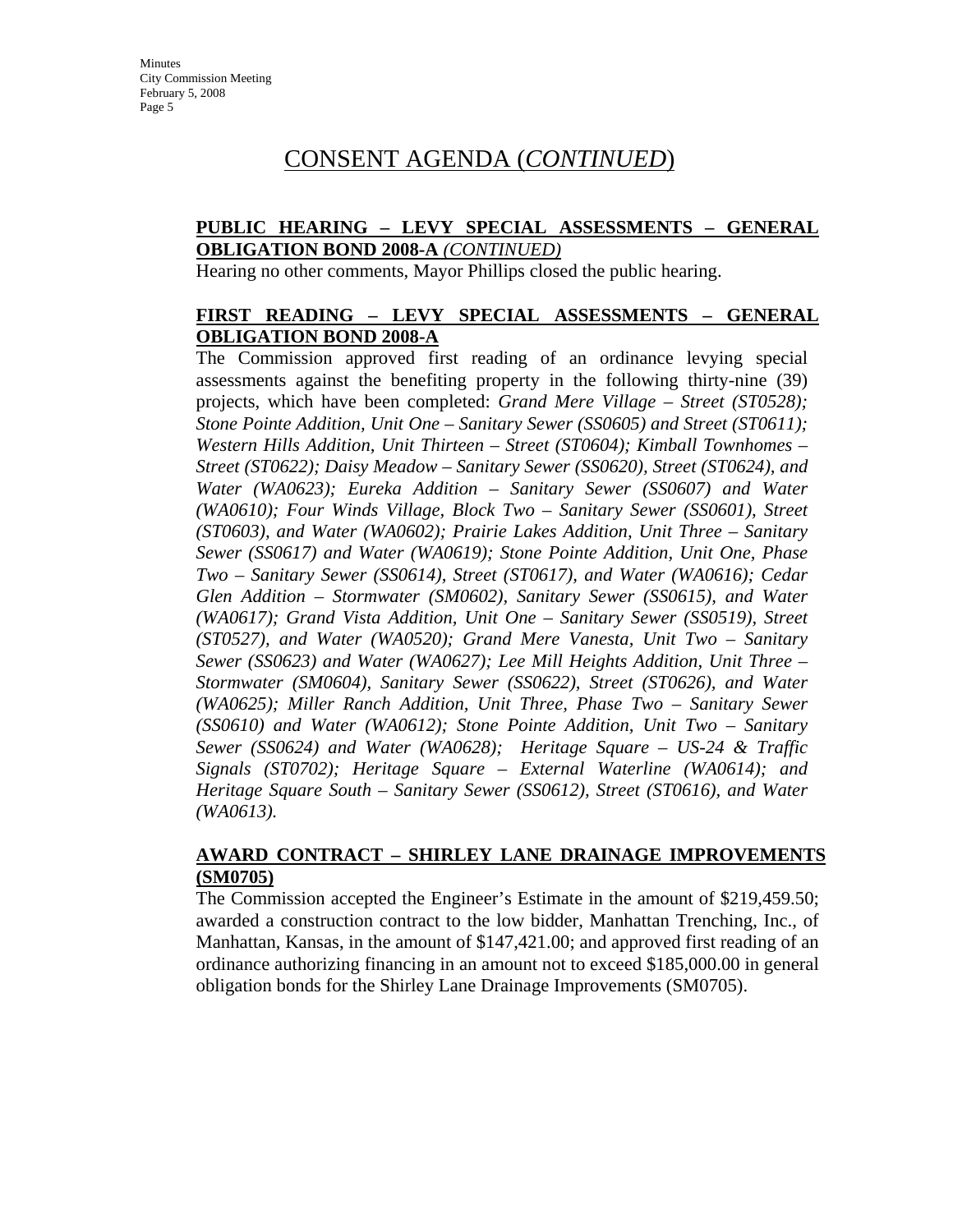**Minutes** City Commission Meeting February 5, 2008 Page 6

## CONSENT AGENDA (*CONTINUED*)

#### **CHANGE ORDER NO. 1 – GRAND MERE VANESTA ADDITION, UNIT TWO – STREET IMPROVEMENTS (ST0629)**

The Commission approved the Change Order No. 1 for Grand Mere Vanesta Addition, Unit Two, Street Improvements (ST0629), resulting in a net increase in the amount of  $$29,897.56 (+2.99%)$  to the contract with Manhattan Trenching, Inc., of Manhattan, Kansas.

#### **\* GRANT ASSURANCE AGREEMENT – KANSAS ENTREPRENEURIAL CENTER FACILITY**

Dee R. Ross, 2304 Brockman Street, asked about the KEC facility improvements and funding source.

Ron Fehr, City Manager, responded to questions on the item.

Lyle Butler, President and CEO, Manhattan Area Chamber of Commerce, provided additional information on the item.

The Commission authorized the Mayor and City Clerk to execute the Grant Assurance Agreement with the North Central Kansas Community Network Co., for KEC facility improvements.

#### **BOARD APPOINTMENT**

The Commission approved the appointment by Mayor Phillips of Marissa Aumiller, 4440 Tuttle Creek Blvd. #265, to a two-year term to the Downtown Business Improvement District Advisory Board. Ms. Aumiller's term begins immediately, and will expire on December 31, 2009.

After discussion, Commissioner Snead moved to approve the consent agenda, as presented. Commissioner Strawn seconded the motion. On a roll call vote, motion carried 5-0, with the exception of Item G: FIRST READING – LEVY SPECIAL ASSESSMENTS – GENERAL OBLIGATION BOND 2008-A, specifically, STONE POINTE ADDITION, UNIT TWO, SANITARY SEWER AND WATER, which carried 3-2 with Mayor Phillips and Commissioner Hatesohl voting against the item; and with the exception of Item D: FINAL PLAT – MANHATTAN MARKETPLACE SHOPS, UNIT ONE, PLANNED UNIT DEVELOPMENT (PUD) which carried 4-1, with Commissioner Sherow voting against the item.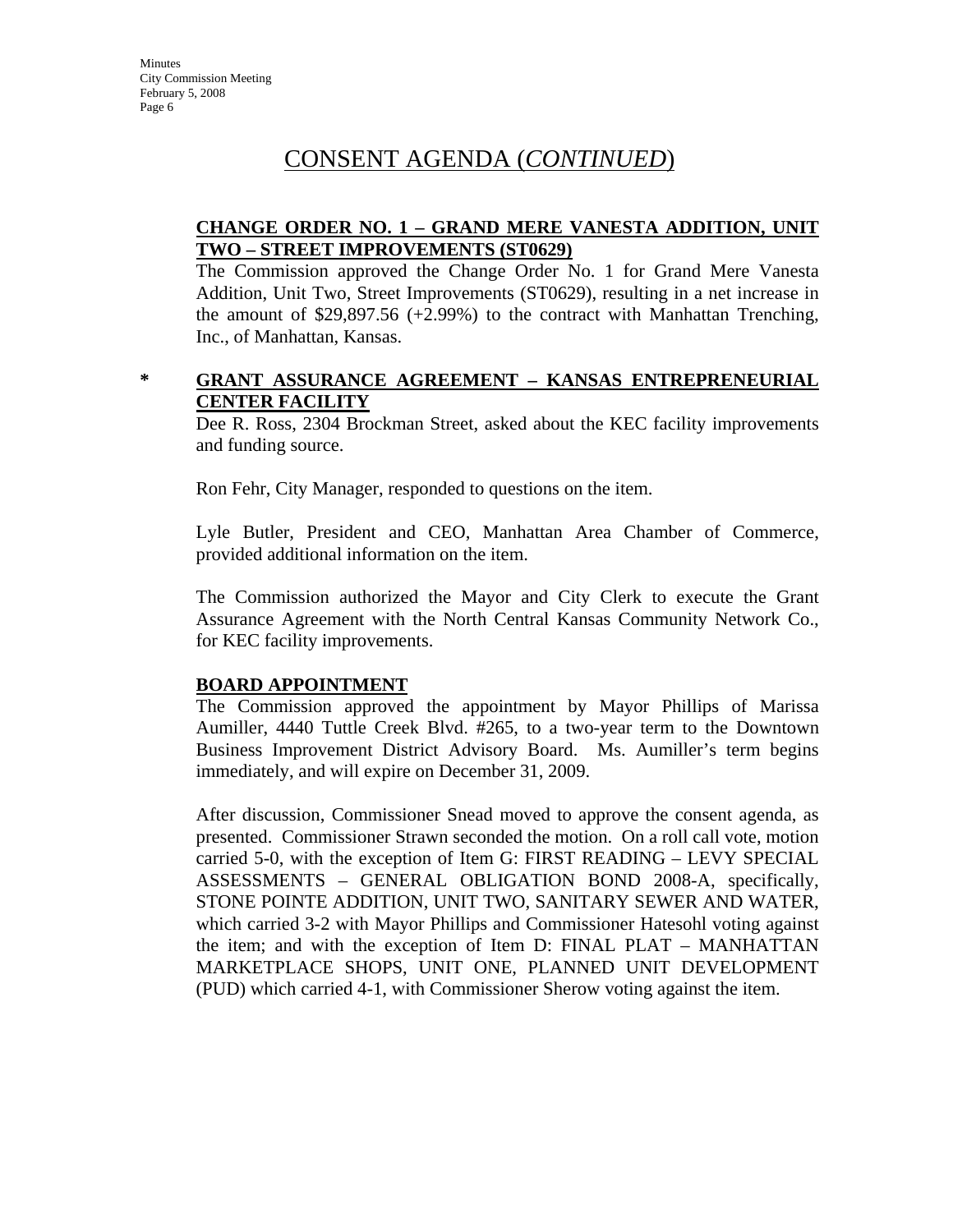# GENERAL AGENDA

### **ENGINEERING AGREEMENT - MORO STREET FROM 4TH STREET TO 3RD PLACE (ST0805)**

Rob Ott, City Engineer, presented the item.

Ron Fehr, City Manager, and Jason Hilgers, Assistant City Manager/Redevelopment Coordinator, responded to questions from the Commission and provided additional information on the item.

After discussion, Commissioner Hatesohl moved to authorize the Mayor and City Clerk to enter into an agreement with HWS Consulting Group, Inc., of Manhattan, Kansas, for the design of the Moro Street from  $4<sup>th</sup>$  Street to  $3<sup>rd</sup>$  Place (ST0805), based on the Scope of Services. Commissioner Sherow seconded the motion. On a roll call vote, motion carried 5-0.

#### **BOND RESOLUTION – FINANCING - DESIGN AND ENGINEERING - RELOCATING NAVIGATIONAL AIDS AT THE MANHATTAN REGIONAL AIRPORT**

Peter Van Kuren, Airport Director, presented the item. He then responded to questions from the Commission regarding funding and possible disruptions at the Airport during construction of the project.

After discussion, Commissioner Sherow moved to approve Resolution No. 020508-B authorizing financing in the amount, not to exceed \$195,000.00 in general obligation bonds for the design and engineering required to relocate navigational equipment at Manhattan Regional Airport (AIP 3-20-0052-35). Commissioner Snead seconded the motion. On a roll call vote, motion carried 5-0.

#### **AWARD CONTRACT - TREE REMOVAL ALONG THE MANHATTAN LEVEE (SP0804)**

Rob Ott, City Engineer, presented the item and answered questions from the Commission.

Ron Fehr, City Manager, provided additional information on the item.

After discussion, Commissioner Snead moved to accept the bids and award a contract in the amount of \$23,000.00 for tree removal along the Manhattan Levee (SP0804) to the low bidder, Arbor Masters Tree and Landscaping, of Shawnee Mission, Kansas. Commissioner Sherow seconded the motion. On a roll call vote, motion carried 5-0.